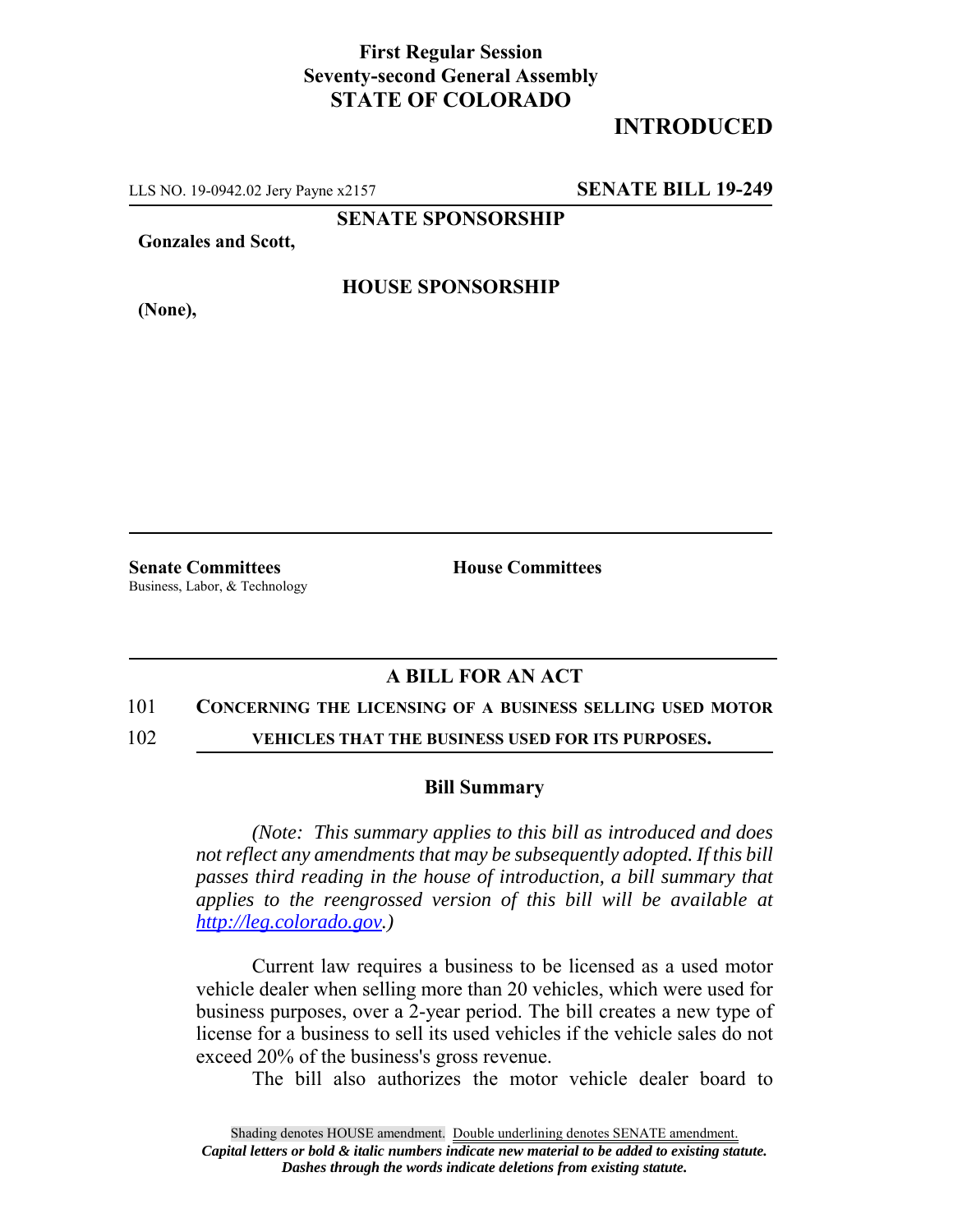discipline a person holding this type of license for the following:

- A material misstatement in an application;
- ! Violating several classes of laws dealing with motor vehicle sales and commerce;
- ! Having been convicted of certain crimes;
- ! Various types of fraud;
- ! Failing to perform a written agreement;
- ! Failure to make the required disclosures;
- ! Misleading or inaccurate advertising;
- ! Representing or selling as new a used motor vehicle;
- ! Selling a defective vehicle unless sold as a tow-away and not to be driven; and
- ! Failing to notify a prospective buyer of the acceptance or rejection of a motor vehicle purchase within a reasonable period when on a finance sale or a consignment sale.
- 1 *Be it enacted by the General Assembly of the State of Colorado:*
- 2 **SECTION 1.** In Colorado Revised Statutes, 44-20-108, **add** (1)(i)
- 3 as follows:
- 4 **44-20-108. Classes of licenses.** (1) The following classes of 5 licenses are issued under this part 1:
- 6 (i) IF THE SALES VALUE OF ALL THE MOTOR VEHICLES SOLD DOES
- 7 NOT EXCEED TWENTY PERCENT OF THE BUSINESS'S GROSS REVENUE, THE
- 8 BUSINESS DISPOSAL LICENSE PERMITS A BUSINESS TO SELL USED MOTOR
- 9 VEHICLES THAT:
- 10 **(I) HAVE BEEN OWNED FOR MORE THAN ONE YEAR**;
- 11 (II) HAVE BEEN USED EXCLUSIVELY FOR BUSINESS PURPOSES;
- 12 (III) ARE TITLED IN THE NAME OF THE BUSINESS; AND
- 13 (IV) FOR WHICH ALL RELATED TAXES HAVE BEEN PAID.
- 14 **SECTION 2.** In Colorado Revised Statutes, 44-20-118, **amend** 15 (1) and (6) as follows:
- 16 **44-20-118. Application prelicensing education -** 17 **fingerprint-based background check - rules.** (1) Application for a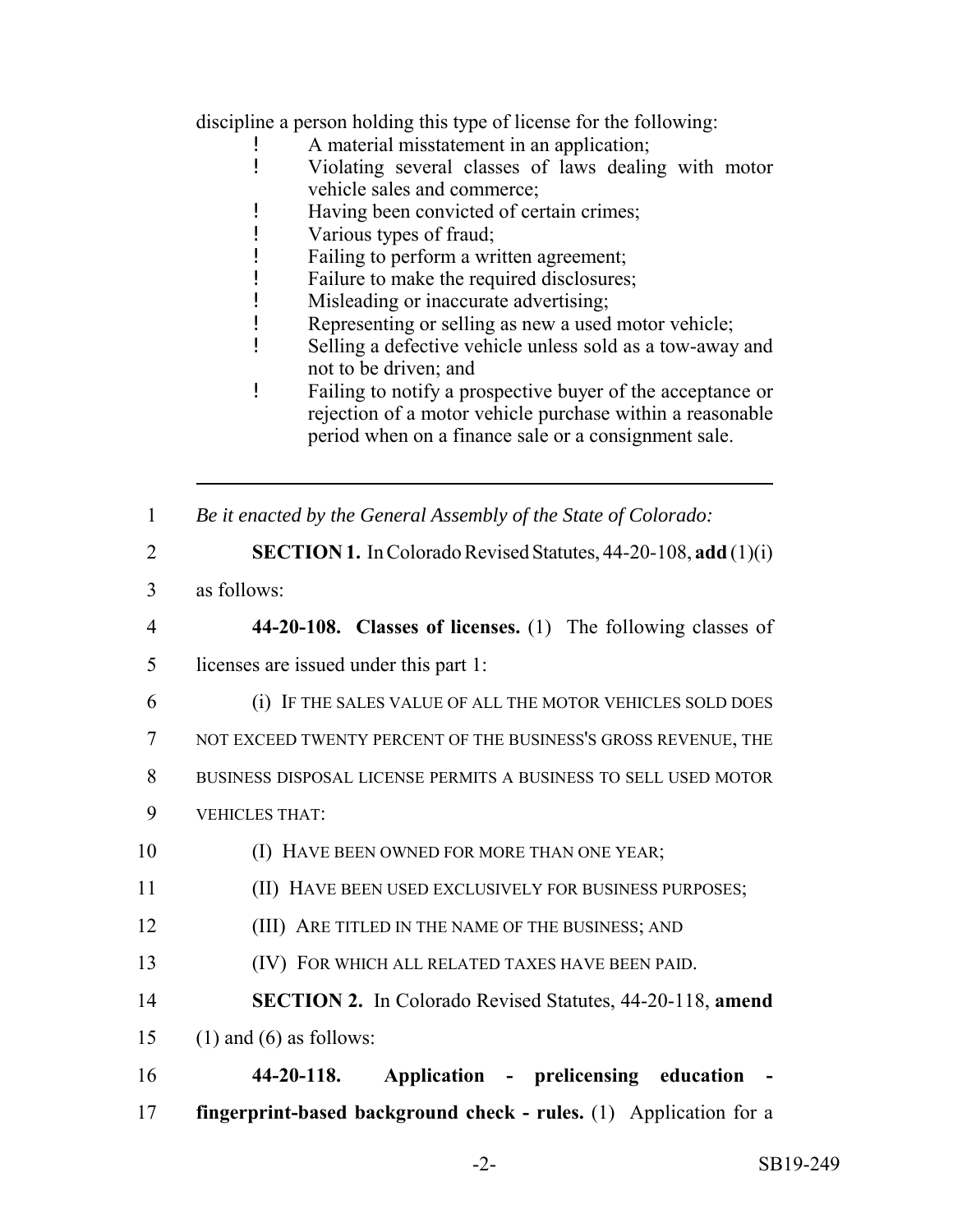motor vehicle dealer's, motor vehicle salesperson's, used motor vehicle 2 dealer's, wholesale motor vehicle auction dealer's, or wholesaler's, OR BUSINESS DISPOSAL license shall MUST be made to the board.

 (6) All persons applying for a motor vehicle dealer's license, a used motor vehicle dealer's license, a wholesaler's license, a motor vehicle auctioneer's license, or a motor vehicle salesperson's license, shall OR A BUSINESS DISPOSAL LICENSE MUST file with the board a good and 8 sufficient instrument in writing in which the applicant shall appoint APPOINTS the secretary of the board as the true and lawful agent of the 10 applicant upon whom all process may be served in any action which may 11 thereafter be commenced against the applicant arising out of any claim for 12 damages suffered by any firm, A person association, or corporation by 13 reason of the A violation of BY the applicant of any of the terms and 14 provisions of this part 1 or any condition of the applicant's bond.

 **SECTION 3.** In Colorado Revised Statutes, 44-20-121, **add** (6.5) as follows:

 **44-20-121. Licenses - grounds for denial, suspension, or revocation.** (6.5) A BUSINESS DISPOSAL LICENSE MAY BE DENIED, SUSPENDED, OR REVOKED ON THE FOLLOWING GROUNDS:

 (a) MAKING A MATERIAL MISSTATEMENT IN AN APPLICATION FOR A LICENSE;

**(b)** VIOLATING THIS PART 1 OR A RULE PROMULGATED BY THE 23 BOARD UNDER THIS PART 1;

 (c) HAVING BEEN CONVICTED OF OR PLED NOLO CONTENDERE TO 25 A FELONY, A CRIME UNDER ARTICLE 3, 4, OR 5 OF TITLE 18, OR ANY LIKE 26 CRIME UNDER FEDERAL LAW OR THE LAW OF ANOTHER STATE. A CERTIFIED COPY OF THE JUDGMENT OF CONVICTION BY A COURT OF COMPETENT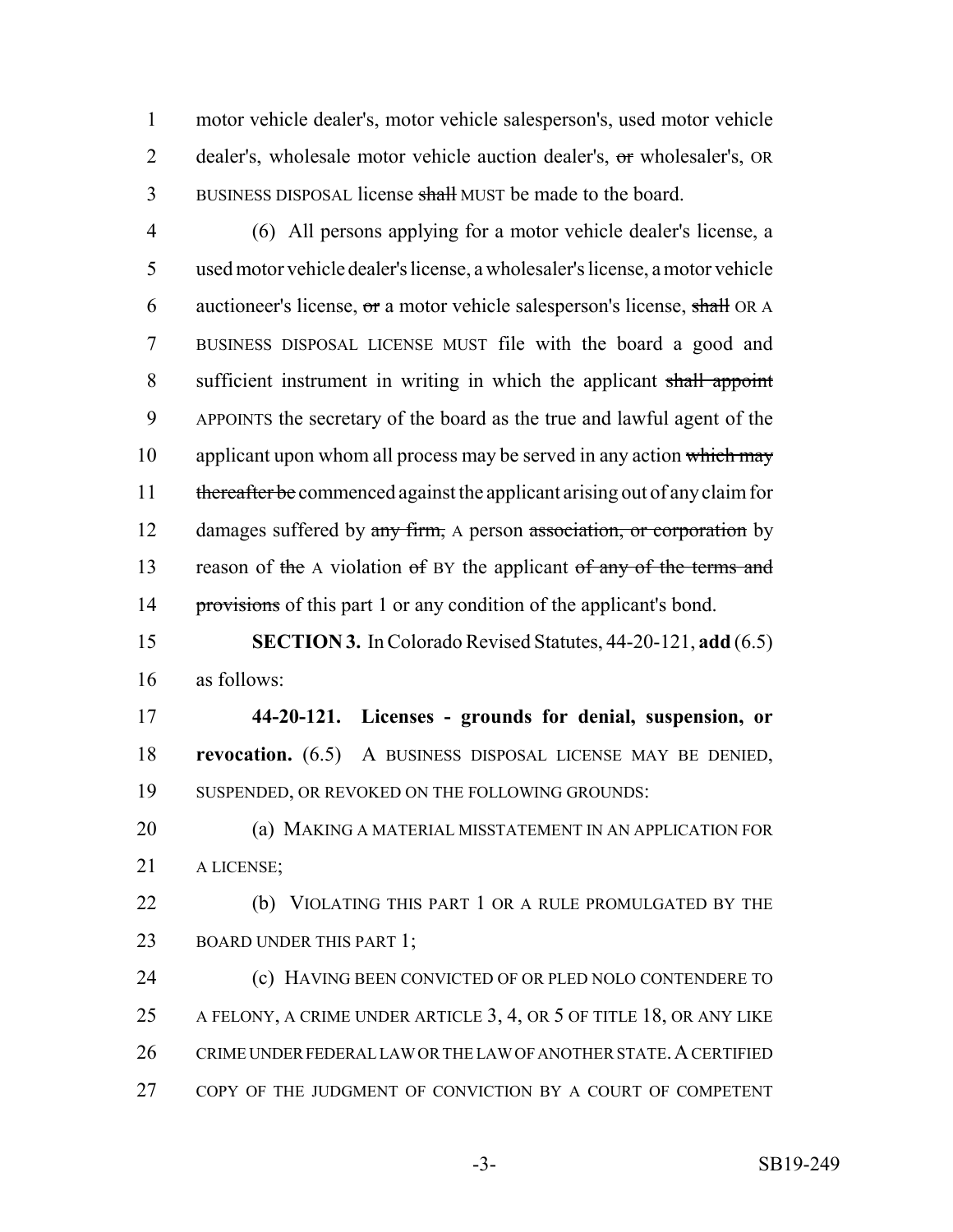JURISDICTION IS CONCLUSIVE EVIDENCE OF THE CONVICTION IN A HEARING **HELD UNDER THIS ARTICLE 20.** 

 (d) DEFRAUDING A BUYER, SELLER, MOTOR VEHICLE SALESPERSON, OR FINANCIAL INSTITUTION TO THE PERSON'S DAMAGE;

 (e) INTENTIONAL OR NEGLIGENT FAILURE TO PERFORM ANY WRITTEN AGREEMENT WITH A BUYER OR SELLER;

 (f) MAKING A FRAUDULENT OR ILLEGAL SALE, TRANSACTION, OR REPOSSESSION;

 (g) WILLFUL MISREPRESENTATION OR CIRCUMVENTION OF, CONCEALMENT OF, OR FAILURE TO DISCLOSE ANY OF THE MATERIAL PARTICULARS REQUIRED TO OR THE NATURE OF ANY OF THE MATERIAL 12 PARTICULARS REQUIRED TO BE STATED OR FURNISHED TO THE BUYER;

 (h) INTENTIONALLY PUBLISHING OR CIRCULATING AN ADVERTISEMENT THAT IS MISLEADING OR INACCURATE IN ANY MATERIAL PARTICULAR OR THAT MISREPRESENTS A PRODUCT SOLD BY OR FURNISHED 16 BY A LICENSED DEALER;

 (i) KNOWINGLY SELLING, ACQUIRING, OR DISPOSING OF A STOLEN MOTOR VEHICLE;

 (j) WILLFULLY VIOLATING A STATE OR FEDERAL LAW GOVERNING COMMERCE OR MOTOR VEHICLES OR A RULE GOVERNING COMMERCE OR 21 MOTOR VEHICLES PROMULGATED BY ANY LICENSING OR REGULATING AUTHORITY GOVERNING MOTOR VEHICLES IF THE ACT CONSTITUTING THE VIOLATION DIRECTLY AND NECESSARILY INVOLVES COMMERCE OR MOTOR VEHICLES;

 (k) REPRESENTING OR SELLING AS NEW A MOTOR VEHICLE THAT THE DEALER OR SALESPERSON KNOWS:

(I) HAS BEEN USED FOR AND OPERATED FOR DEMONSTRATION